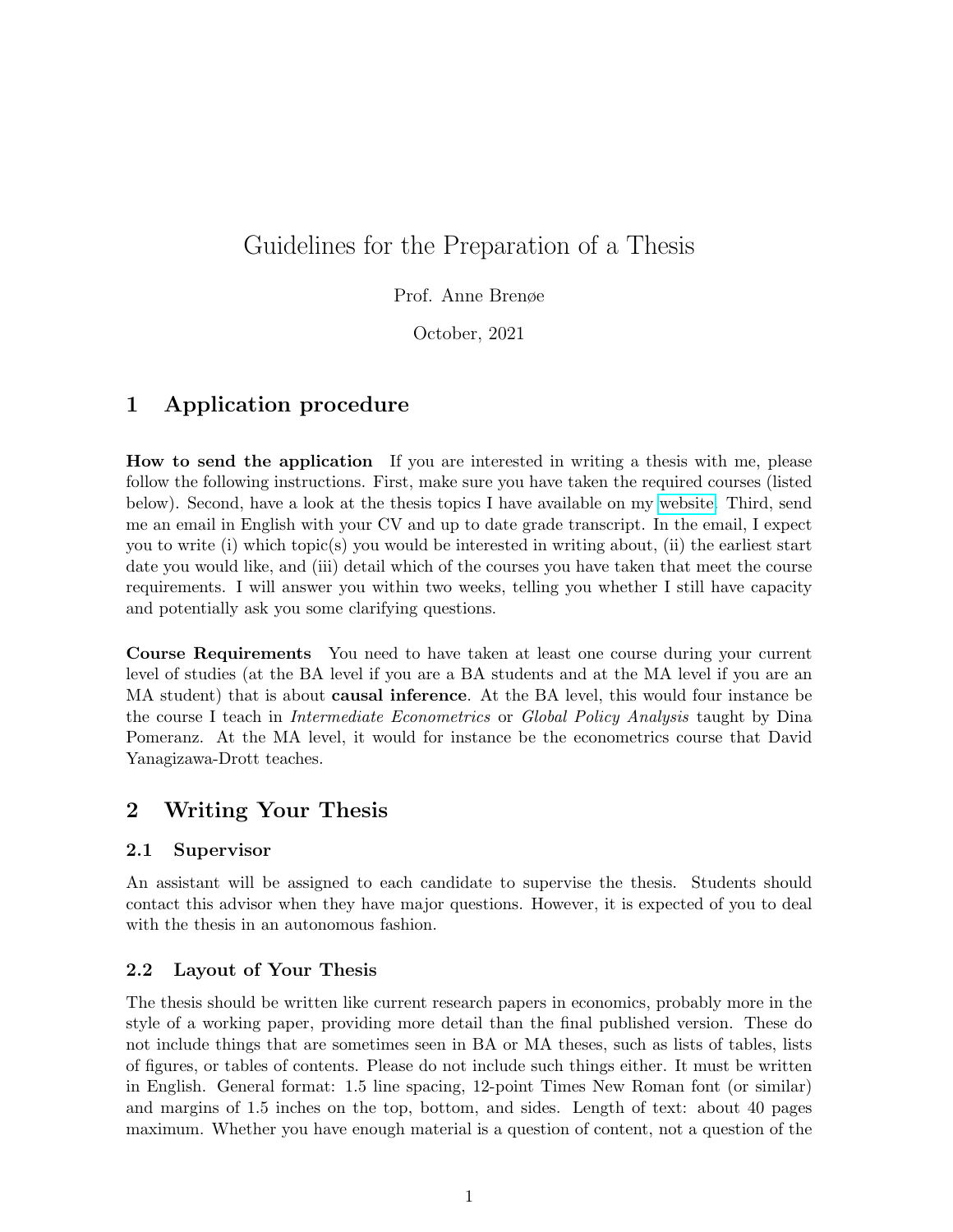number of words. You are on the right track if you find it difficult to shorten your paper to the page limit (i.e., you should have enough substantive material to make it such).

### 2.3 Structure of your thesis

1. Include an abstract of 150 or fewer words

#### 2. Introduction

- (a) The introduction should convey everything the reader needs to know, in particular: What is the question? What is the answer? How did you get the answer? The reader should need to read the rest of your paper in only two cases: (i) (s)he wants to check you did everything correctly, (ii) (s)he is interested in further details of exactly how you carried out the research.
- (b) Structure of the introduction (follow these steps precisely):
	- i. Begin with the motivation. What is the context of your research? This will take one paragraph, around half a page.
	- ii. State the research question clearly (it ends with a question mark!).
		- Good example: "What is the effect on unemployment of raising the minimum wage to 15\$ per hour in Mississippi?"
		- Bad example: "I explore the topic of minimum wage and unemployment".
	- iii. State the answer clearly.
		- Good example: "Raising the minimum wage to \$15 per hour will increase the unemployment rate by 20% for individuals below 25 years, by 5% for individuals above 25 years of age. These effects are concentrated among the less highly educated population, with unemployment for individuals without a college degree estimated to increase by an additional 10% compared to those with a college degree".
		- Bad example: "Raising the minimum wage will tend to increase unemployment, especially amongst some age groups and specific demographics."
	- iv. Explain how you found the answer: What are the data, what are the methods, what is the intuition of the model (if you have these parts). This part takes up most of the space of your introduction.
	- v. Explain implications for policy.
	- vi. Relate your work to the literature.
		- This is a part of the introduction section. Do not include the literature review as a separate section. It should be a part of the flow. However, sometimes a separate literature section can be justified.
		- The literature paragraph(s) should not simply be a list of related papers. Instead, for each paper, it should explain clearly how it contributes to the research question, or why it partially answers the research question but stops short of providing a full answer.
- 3. The body of the paper can comprise multiple sections (in the case experiments, for instance, there will typically be one section on the design and one or more sections on analysis).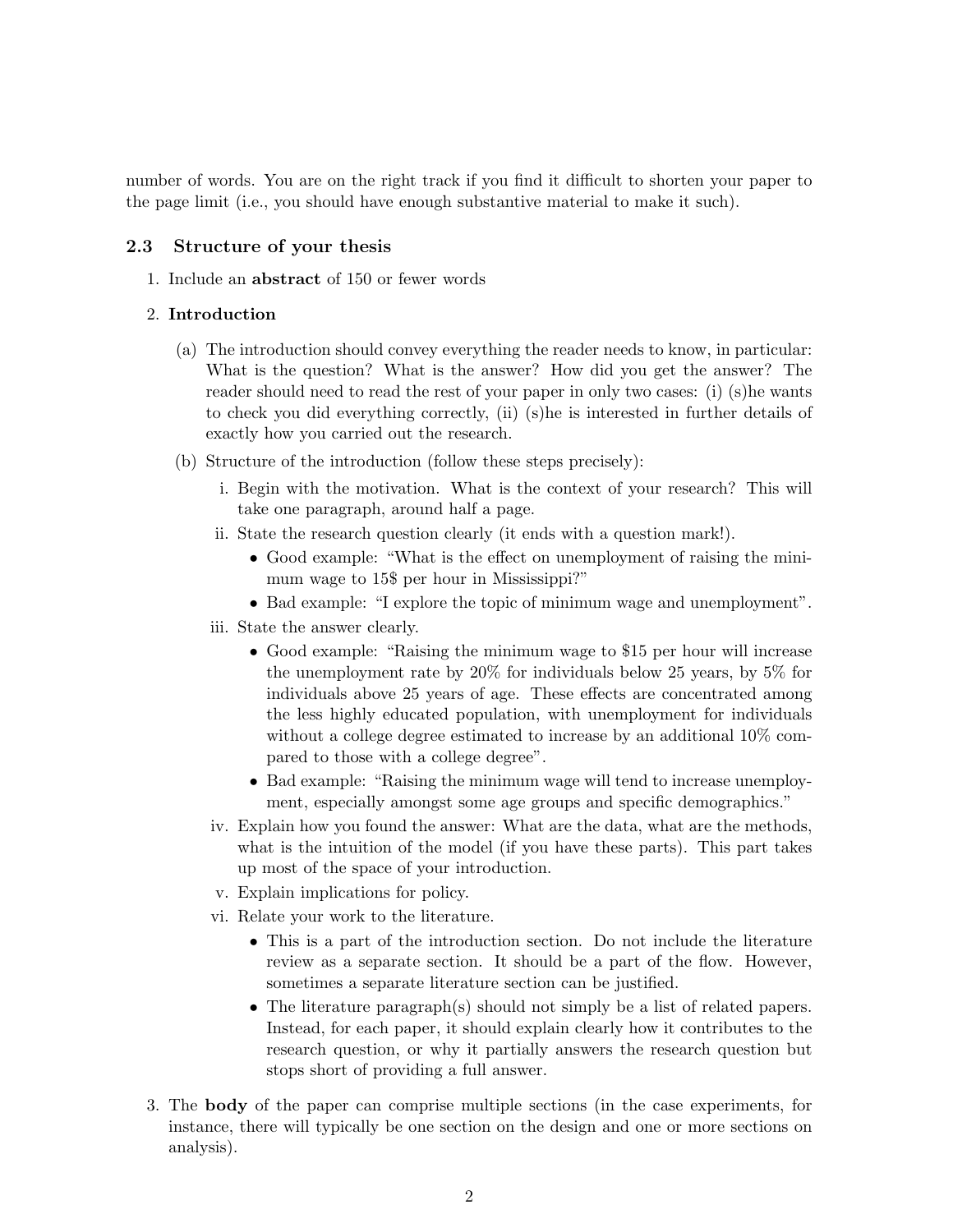- 4. Conclusion. This can be very short (e.g., half a page or one page). Typically, you restate the research question and the main findings. Then you outline some limitations of your work and scope for further research.
- 5. You may include Appendices with supplementary material.
- 6. You have to include a declaration of authorship (form is provided).

#### Tips

- Write the first page of the introduction (which contains the context and the question) first. A danger in writing papers is that one can get lost in the vast amount of detail. If you know exactly what your research question is, you are much more likely to stay focused on the main task. Also do the literature review early on. You can always update the introduction later on (and might be necessary depending on how your analysis progresses).
- Except for the part regarding context, question, and literature review, write the introduction last. The introduction is a summary of all the work you have done, which you can only do once you know exactly what that is, and what answers you have obtained.
- Keep an automatic security copy of your work (e.g., drobox, time machine, etc.)
- Use an automatic reference management tool. If you are writing in MS word, you can use the tools related to References / Insert Citation. If you are writing in LaTeX, you can use bibtex. The reference list at the end of the paper needs to include all papers you cite, and all papers you include there need to be cited in the main text. Reference management software does that for you automatically and error-free.
- The Department of Economics offers a course "English writing skills for BA/MA theses" (usually in the fall semester). For more info contact Sonja Verel. It is highly recommended that non-native speakers take this course and get help and individual feedback from language experts.

### 2.4 Evaluation criteria

The thesis will be evaluated according to the following criteria:

- 1. Focus: Each paragraph of the thesis should be focused on the stated research topic.
- 2. Literature: Students should show that they have understood and selected the most relevant literature for the thesis topic.
- 3. Methods: Students should demonstrate that they can correctly apply the empirical and/theoretical methods that they were taught during their studies. They should explain how they use those methods. They should be critical: why are those methods best adapted to answer the research question at hand? What are their limitations?
- 4. Argument and interpretations: The students should develop an independent, structured, innovative argument and interpret their results in a logical and coherent way. We expect an analysis that goes beyond a simple literature summary or overview of existing statistics.